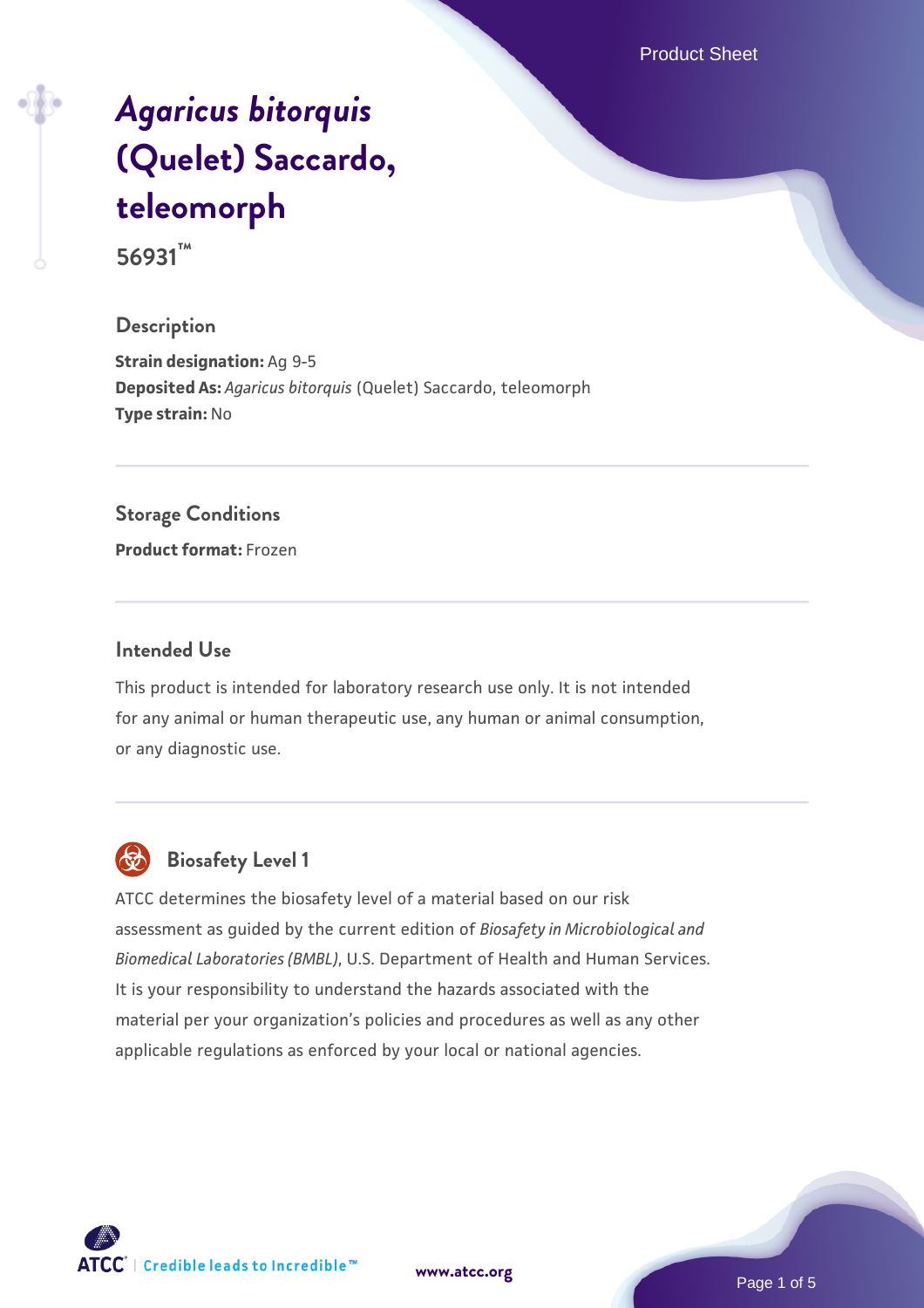ATCC highly recommends that appropriate personal protective equipment is always used when handling vials. For cultures that require storage in liquid nitrogen, it is important to note that some vials may leak when submersed in liquid nitrogen and will slowly fill with liquid nitrogen. Upon thawing, the conversion of the liquid nitrogen back to its gas phase may result in the vial exploding or blowing off its cap with dangerous force creating flying debris. Unless necessary, ATCC recommends that these cultures be stored in the vapor phase of liquid nitrogen rather than submersed in liquid nitrogen.

# **Certificate of Analysis**

For batch-specific test results, refer to the applicable certificate of analysis that can be found at www.atcc.org.

## **Growth Conditions**

**Medium:**  [ATCC Medium 336: Potato dextrose agar \(PDA\)](https://www.atcc.org/-/media/product-assets/documents/microbial-media-formulations/3/3/6/atcc-medium-336.pdf?rev=d9160ad44d934cd8b65175461abbf3b9) **Temperature:** 26°C

## **Material Citation**

If use of this material results in a scientific publication, please cite the material in the following manner: *Agaricus bitorquis* (Quelet) Saccardo, teleomorph (ATCC 56931)

## **References**



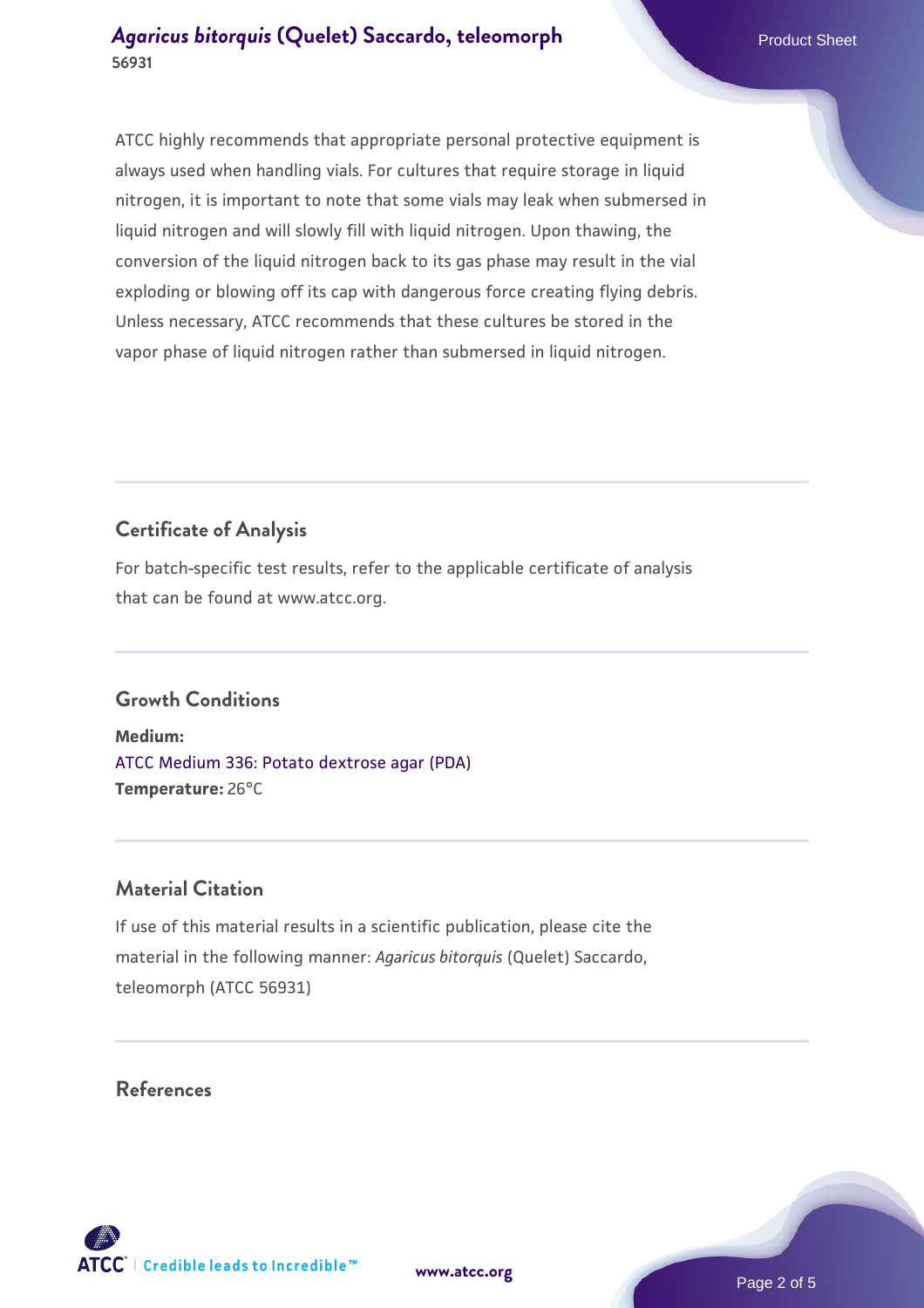References and other information relating to this material are available at www.atcc.org.

#### **Warranty**

The product is provided 'AS IS' and the viability of ATCC® products is warranted for 30 days from the date of shipment, provided that the customer has stored and handled the product according to the information included on the product information sheet, website, and Certificate of Analysis. For living cultures, ATCC lists the media formulation and reagents that have been found to be effective for the product. While other unspecified media and reagents may also produce satisfactory results, a change in the ATCC and/or depositor-recommended protocols may affect the recovery, growth, and/or function of the product. If an alternative medium formulation or reagent is used, the ATCC warranty for viability is no longer valid. Except as expressly set forth herein, no other warranties of any kind are provided, express or implied, including, but not limited to, any implied warranties of merchantability, fitness for a particular purpose, manufacture according to cGMP standards, typicality, safety, accuracy, and/or noninfringement.

#### **Disclaimers**

This product is intended for laboratory research use only. It is not intended for any animal or human therapeutic use, any human or animal consumption, or any diagnostic use. Any proposed commercial use is prohibited without a license from ATCC.

While ATCC uses reasonable efforts to include accurate and up-to-date information on this product sheet, ATCC makes no warranties or representations as to its accuracy. Citations from scientific literature and patents are provided for informational purposes only. ATCC does not warrant



**[www.atcc.org](http://www.atcc.org)**

Page 3 of 5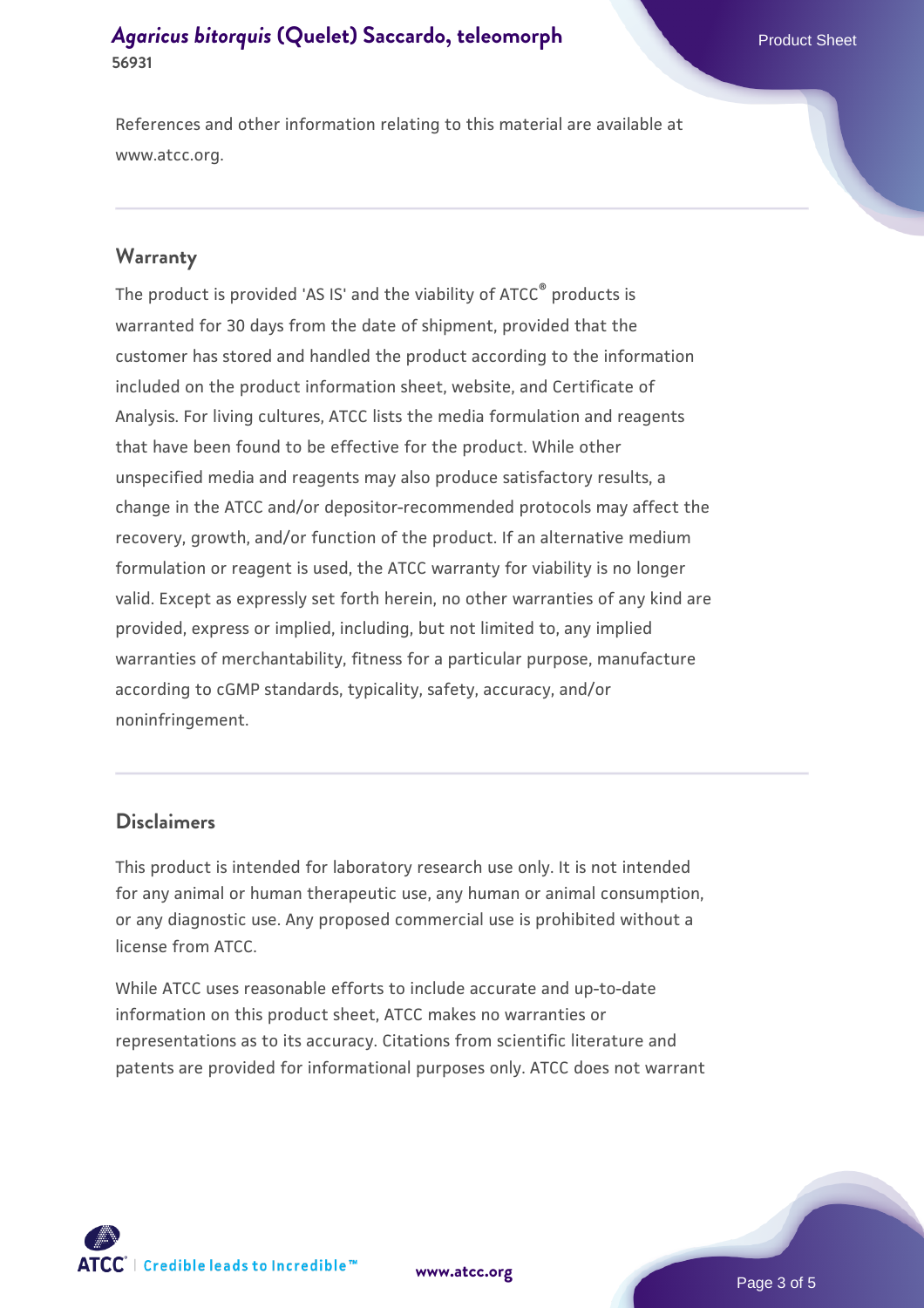that such information has been confirmed to be accurate or complete and the customer bears the sole responsibility of confirming the accuracy and completeness of any such information.

This product is sent on the condition that the customer is responsible for and assumes all risk and responsibility in connection with the receipt, handling, storage, disposal, and use of the ATCC product including without limitation taking all appropriate safety and handling precautions to minimize health or environmental risk. As a condition of receiving the material, the customer agrees that any activity undertaken with the ATCC product and any progeny or modifications will be conducted in compliance with all applicable laws, regulations, and guidelines. This product is provided 'AS IS' with no representations or warranties whatsoever except as expressly set forth herein and in no event shall ATCC, its parents, subsidiaries, directors, officers, agents, employees, assigns, successors, and affiliates be liable for indirect, special, incidental, or consequential damages of any kind in connection with or arising out of the customer's use of the product. While reasonable effort is made to ensure authenticity and reliability of materials on deposit, ATCC is not liable for damages arising from the misidentification or misrepresentation of such materials.

Please see the material transfer agreement (MTA) for further details regarding the use of this product. The MTA is available at www.atcc.org.

## **Copyright and Trademark Information**

© ATCC 2021. All rights reserved. ATCC is a registered trademark of the American Type Culture Collection.

#### **Revision**

This information on this document was last updated on 2021-05-19

### **Contact Information**



**[www.atcc.org](http://www.atcc.org)**

Page 4 of 5